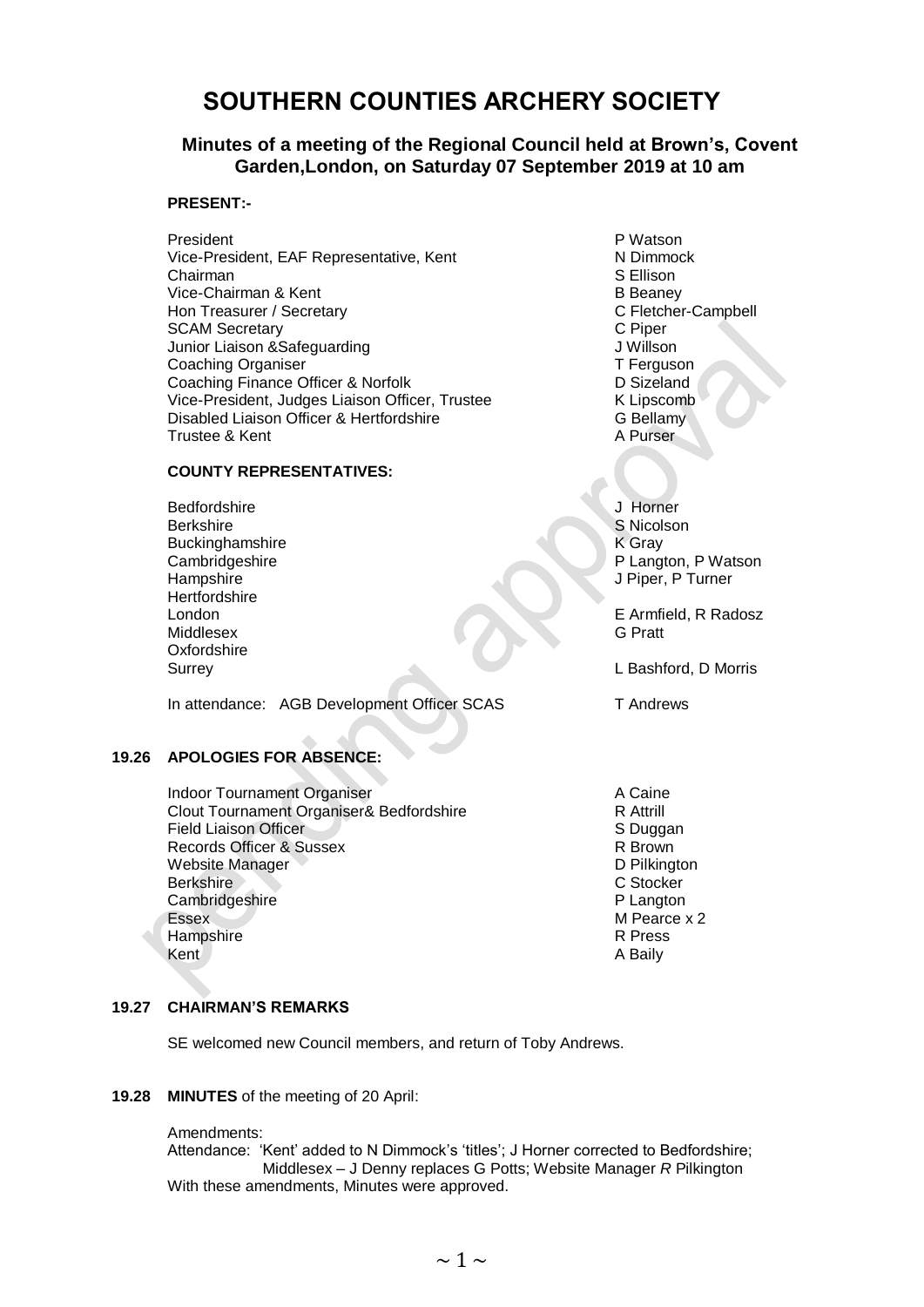#### **19.29 MATTERS ARISING**: none

#### **19.30 AWARDS**

Criteria for Bronze/Silver/Gold awards still pending. One issue is award of Bronze medal to SCAM judges on each occasion, practice originating from FITA many years ago.

#### **19.31 LEGAL STATUS**

Executive/Trustees met in August to progress the CIO draft constitution. Taking into account the results of the online survey on membership scheme, and comments made at last Council meeting, the balance of opinion seems to favour the Club membership scheme, with the proviso that it is hoped club secretaries will endeavour to communicate AGM business to their members.

The draft Constitution requires a few more adjustments; its provisions will inevitably be 'broadbrush' to permit future administrative flexibility without having to report back to the Charity Commission. SE had drawn up an accompanying set of Rules, which sets out the ongoing procedures of the Society in more detail. It is hoped to present both these documents in 'final' format to the January meeting, with a view to formal approval at next year's AGM.

Meeting considered the online survey results (100 participants only) under SE's guidance. It was agreed to post this document on the website.

Last meeting's decision to go with a Club membership format was confirmed. SE observed that the methods by which associate (counties and club members) members could present their opinions needs to be stated in CIO Constitution; these will be via Council representatives and Club secretaries respectively. Club votes can be proportional to club size (1:10?). It was noted that club secretary communication efficiency will be crucial.

Minimum Trustee numbers were agreed at 6. SE's suggestions in the Rules for Council responsibilities were approved. It was agreed that Trustees must retain ultimate responsibility for financial policy. It was felt that a proviso that Trustees must have regard to Council's opinion should be written into the Constitution.

Consideration will be given to whether it is wise to specify the AGB-determined counties within the Region in the Constitution. The Purpose might be split into (a) to promote archery, (b) to act as an AGB Regional Society.

ND made a strong plea for Council to remember that SCAS developed from SCAM, for many years SCAM was its sole *raison d'être*, and its current funds, including the BP shares, derived from SCAM's operations. He felt that the current proposals for constitutional change lost sight of that and the decades of subsequent tradition.

BB responded that his views were fully appreciated, but that SCAM as the Society's prime tournament is still preserved in the Rules; the new CIO Constitution is to strengthen the Society's legal status, has to follow the Charity Commission's template as far as possible, and should not include too much operational detail.

Council agreed that the draft Constitution and Rules should be placed on the website, with a 'Draft' watermark. Comments will be invited up to the end of September, possibly by a form available on the website and 'date-stamped' accordingly. The Secretary should email all club secretaries to indicate this, and also to remind them that all SCAS archers can sign up on the website for automatic reminders when a new item is posted.

### **19.32 TOURNAMENTS**

#### **19.32.01 Indoor**

AC had indicated that he intended to change the format of the Indoor for next year, but the Secretary had not yet received details.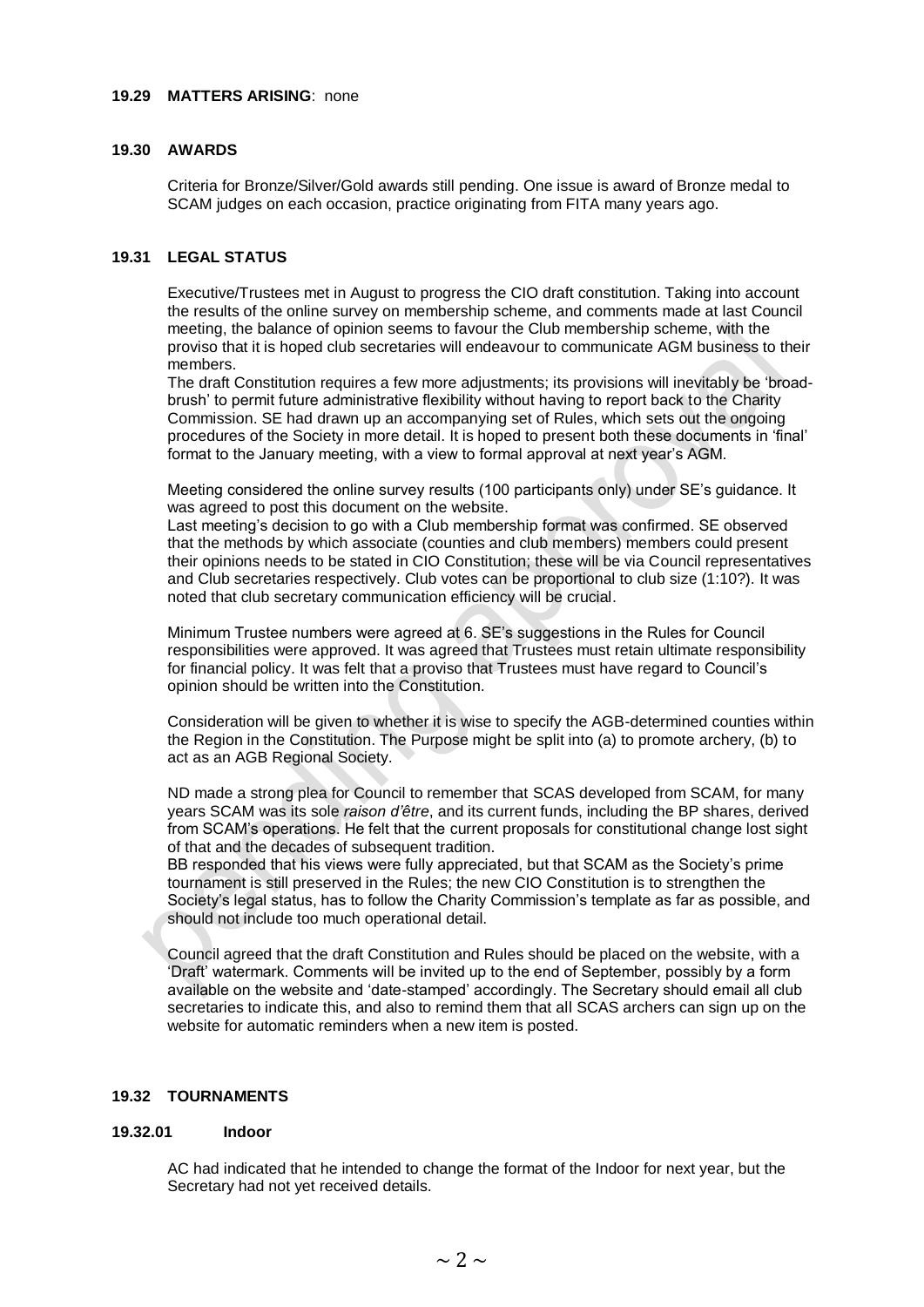#### **19.32.02 Inter-Counties**

There had been no offers to organise this.

#### **19.32.03 SCAM**

Report from Carla Piper, new SCAM Secretary:

SCAM secretary email setup by Richard and live.

Development Plan

#### Year 1 - 2020

- My aim is to increase the entries
- 1. Advertise the meeting on the SCAS website, via County sec to clubs
- 2. Start ½ an hour on the longbow day, likewise on of the other days
- 3. Change the days by 1: Tues to Wed and Friday become Sat. Rugby Club has agreed.
- 4. Change the wording for the "married" trophy to "couple" same club or remove from trophy list

#### Year 2 - 2021

- 1. Change of venue still waiting for Andover rugby club to confirm if 2020 is feasible, if not then look at another site.
- Change the third day to a WA 1440. Format would be longbow day 1 / York/Hereford day 2 / WA day 3 / National day 4
- 2. Remove the National round or put between the Longbow and York/Hereford and present trophies on given day.

Judges: In the past ND has always sorted out the Judges for the SCAM. KL is happy to take it on and open it up to all SCAS Judges if helpful. There should be at least 2 Judges.

ND commented that Longbow Day attracts archers from long distances, who would find a start earlier than 11am very difficult to manage.

Some discussion took place on 2020 proposal 4. ND will endeavour to discover whether the friends of Cecil Rhodes would object to the Married Couples trophy being reappropriated to 'Couple'. It was noted that the Apollo Diana trophies are awarded to 'husband & wife', which may also require some adjustment to meet current social practice and discrimination legislation.

Council authorised the closure of the current SCAM account, with any cash being transferred to main SCAS account, and the opening of a new account by CP with a £5k float. The Treasurer indicated that the new account will be subject to annual inspection, as are the Judges and Coaching accounts.

Council also agreed that CP should make any operational decisions necessary to allow SCAM to be advertised on website at earliest opportunity.

#### **19.33 REPORTS FROM OFFICERS & OFFICIALS**

#### **19.33.01 Secretary**

Nothing of major significance to report since the last meeting. There is an ongoing issue of a club seeking membership of a county outside its 'geographical' one, which the Executive is monitoring.

#### **19.33.02 Treasurer**

Account Summary YTD (equivalent '18 figures in ( ))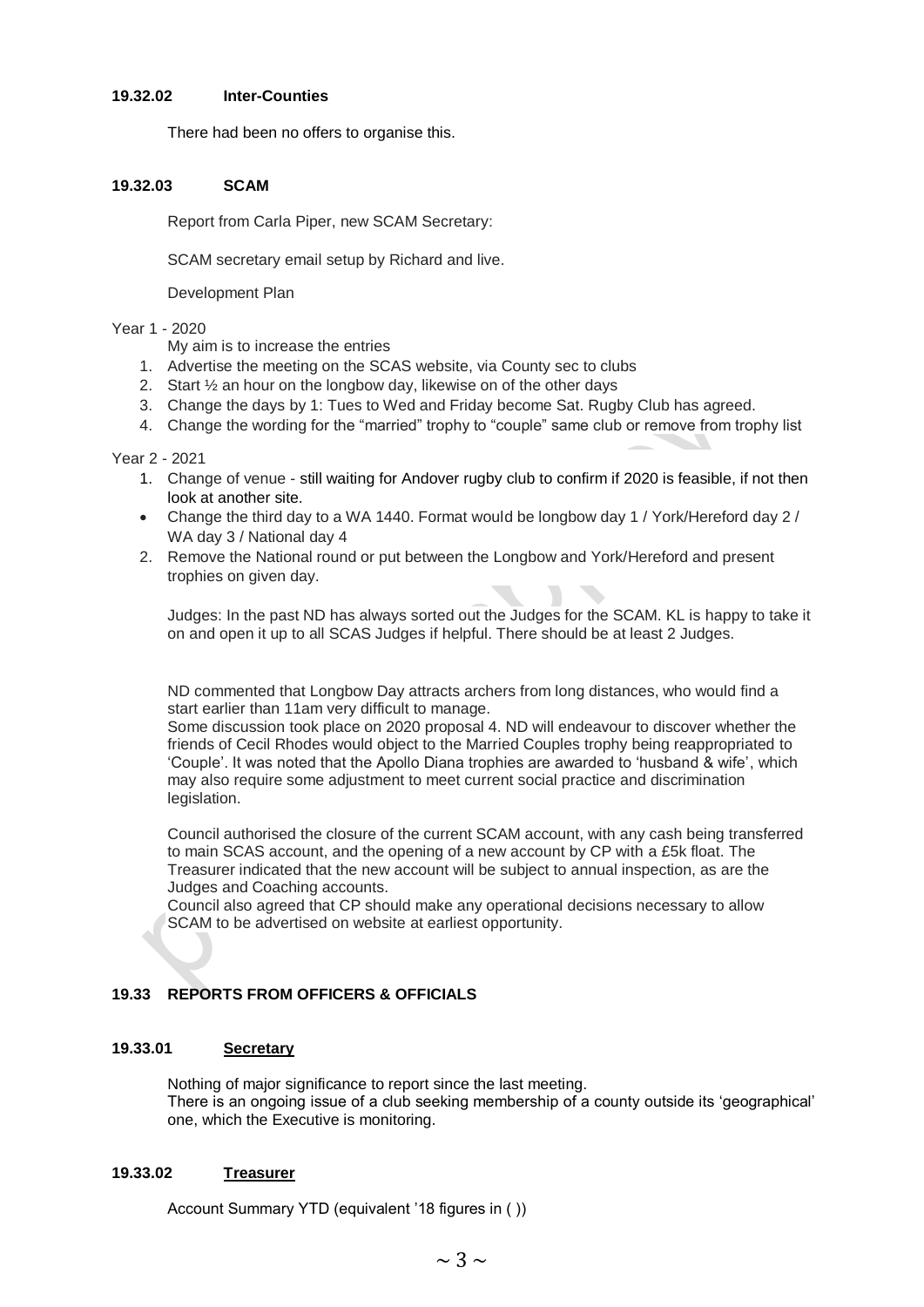#### *Income Expenditure*

| Subscription | 9065 | (16173)       | Travel/room hire              | 2841          | (2697) |
|--------------|------|---------------|-------------------------------|---------------|--------|
|              |      |               | RS/FITA*                      | 228           | 473)   |
| <b>BP</b>    | 4068 | (3761)        | Accountancy                   | 882           | 882)   |
|              |      |               | International rep grants 5600 |               | (2950) |
| Loan repay   | 167  |               | Club grants                   | 1130          | (1200) |
|              |      |               | Club Ioans                    | 1000          | 500)   |
| Tournaments  | 296  | (376)         | Judges                        | 6100          | (4200) |
|              |      |               | Coaching                      | 2138          |        |
|              |      |               | Tournaments                   | 771           | (3729) |
| Bank int     |      | 106)          | Report/Directory              |               | 472)   |
|              |      |               | postage                       |               | 695)   |
|              |      |               | Website                       | 382           |        |
|              |      |               | EAF                           | 5103          |        |
|              |      |               | <b>Liability Insurance</b>    | 249           |        |
| Total        |      | 13596 (20416) |                               | 26424 (17798) |        |

Cooperative Bank balance: £15481 (£15129) Triodos Bank balance: £71293 (£71021) Fidelity investment: £75767 (£75000) Total £ 162541 (£161150)

On Grants Panel recommendation, grants have been awarded (since April meeting) to: K Sargeant £400, Thomas-Prause £400, L Annison £400, Woodgate £400, Pipers x 2 £1600, I Taylor £400, V Kingsley £175

Clubs: grant: Ebbsfleet £130 (minibus driver course); Silver Arrow £500 + £500 loan

#### Observations:

BP investments holding up.

International grants have now exceeded the investment income, but it is unlikely there will be many more applications, and there should be two more BP dividends in current f/y. EAF subscription shows in current f/y and not for 2018 as payment just missed end of last f/y. Fidelity investment portfolio dropped below original investment amount for first half of year, but has now picked up to realise a 1% return to date; Trustees due to meet Fidelity agents next month.

#### **19.33.03 SCAM Secretary**

It was a sad Meeting for me this year as after nearly 45 years involved in the organisation at the end of prizegiving I handed over the reins to the new Secretary – Mrs Carla Piper.

The Meeting went very well and, once again, was only marred by the lack of entries.

Unfortunately, this has become the fate of so many events in recent years. It is so vital that we preserve the third oldest public meeting in the country and try to get more of our members to think "Southern".

We were graced by the kindest of weathers and with warm days and no rain everything was conducive of an enjoyable week.

The Field officers were new. As Derrick Lovell was still convalescing after his health problems Graham Potts kindly gave up his position on the "End Target" to act as Judge and be assisted by Carla Piper, before taking the reins, as Field Captain. Mrs Debbie Somerton (a daughter of Ted Bradford) performed well in her position even arranging the weather. She brought many items of memorabilia along and spent much time talking with archers.

Jim Yeoman of Winchester Rugby Club made us at home once again and together with his staff did a marvellous job in providing for our every need at the ground.

#### **Awards - 2019**

#### **Longbow Day**

Double National Round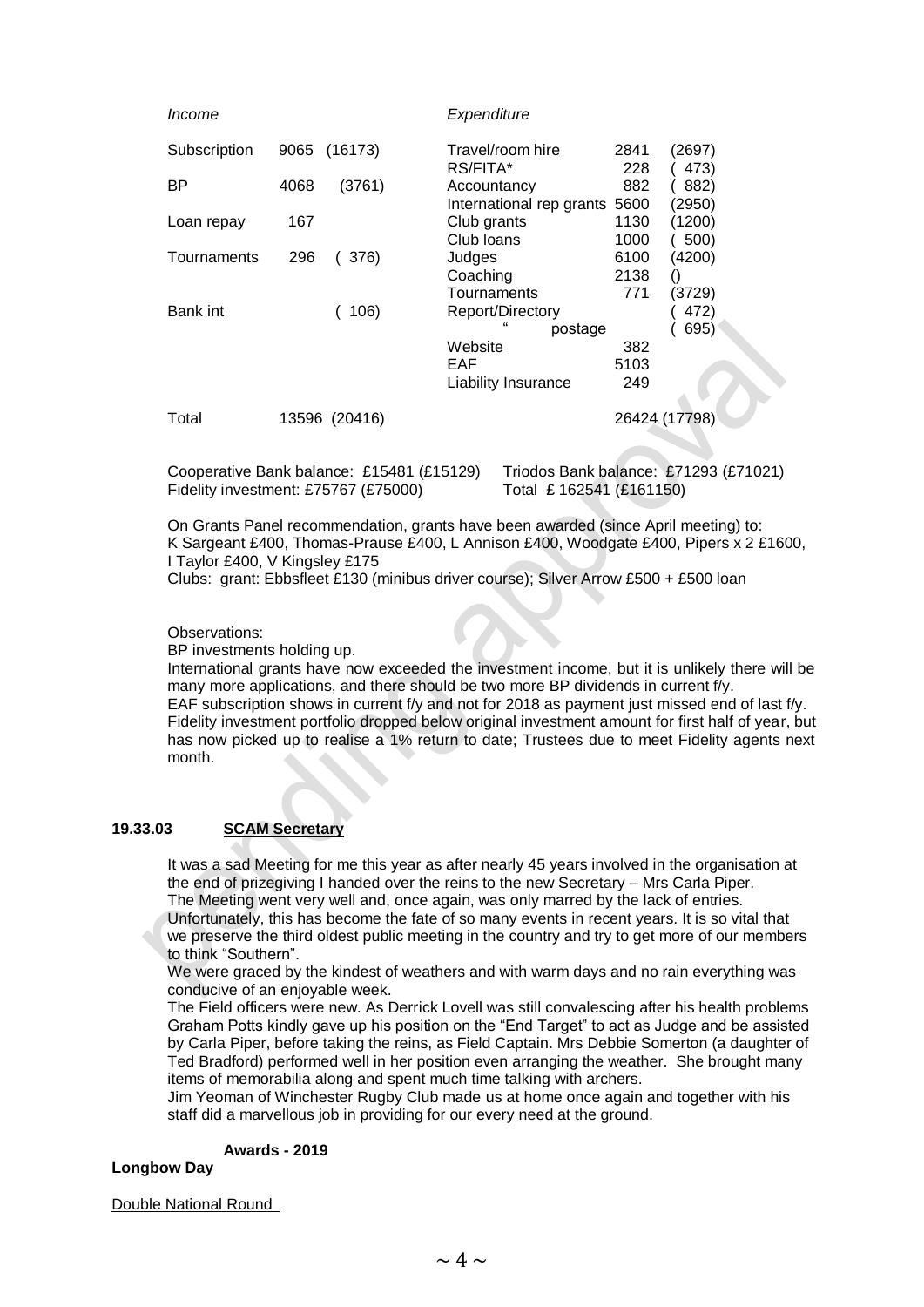| Ladies                                         |                    |                                            |                        |        |        |                  |           |       |
|------------------------------------------------|--------------------|--------------------------------------------|------------------------|--------|--------|------------------|-----------|-------|
| Mrs N Curtis                                   | <b>Adur Valley</b> |                                            | 111                    | hits   | 497    | points 5         |           | golds |
| Gentlemen                                      |                    |                                            |                        |        |        |                  |           |       |
| Mr D Summers                                   | Southampton        |                                            | 140                    | hits   | 754    | points           | 18        | golds |
| The Harvey Trophy<br>Mr D Summers Southampton  |                    |                                            | 140                    | hits   | 754    | points           | 18        | golds |
| The Rhodes Plaques                             |                    |                                            |                        |        |        |                  |           |       |
| Mrs C Edwards-Pearce Longbow Heritage          |                    |                                            | 76                     | hits   | 302    | points           | 6         | golds |
| Mr R Brophy                                    | Guildford          |                                            | 112                    | hits   | 446    | points           | -8        | golds |
| The Lady Paramount's Awards                    |                    |                                            |                        |        |        |                  |           |       |
| Miss R Boynton                                 |                    | Stortford                                  |                        |        |        |                  |           |       |
| Mr S Barber                                    |                    | Stortford                                  |                        |        |        |                  |           |       |
| <b>Championship Meeting</b>                    |                    |                                            |                        |        |        |                  |           |       |
| Championess's Medal and Bar                    |                    |                                            |                        |        |        |                  |           |       |
| Dr R van Besouw<br>golds                       |                    | Hampshire                                  |                        | 285    | hits   | 2123             | points    | 129   |
| The Bridges Diamond Brooch                     |                    | Championess                                |                        |        |        |                  |           |       |
| Dr R van Besouw<br>golds                       |                    | Hampshire                                  |                        | 285    | hits   | 2123             | points    | 129   |
| The Simon Medal                                |                    | Best score at 80 yards (12 dozen arrows)   |                        |        |        |                  |           |       |
| Miss P Ginman                                  |                    | <b>Sussex</b>                              | 946                    | points |        |                  |           |       |
| The Saville Rose Bowl                          |                    | Best score at 60 yards (8 dozen arrows).   |                        |        |        |                  |           |       |
| Miss D Mills                                   |                    | Surrey                                     | 702                    | points |        |                  |           |       |
| The Trousdale Trophy                           |                    | Highest number of hits (Ladies)            |                        |        |        |                  |           |       |
| Mrs G May                                      |                    | Surrey                                     | 285                    | hits   |        |                  |           |       |
| Champion's Medal and Bar.                      |                    |                                            |                        |        |        |                  |           |       |
| Mr M Skinner                                   |                    | <b>Essex</b>                               | 286                    | hits   | 1972   | points           | 91        | golds |
| The Bridges Jug                                |                    | the Champion                               |                        |        |        |                  |           |       |
| Mr M Skinner                                   |                    | Essex                                      | 286                    | hits   | 1972   | points           | -91       | golds |
| The Carol Montague Trophy                      |                    | The highest score of the Meeting           |                        |        |        |                  |           |       |
| Mr A Caine                                     |                    | Hampshire                                  |                        | 1775   | points |                  |           |       |
| The Portsmouth Cup                             |                    | Highest number of hits made by a Gentleman |                        |        |        |                  |           |       |
| Mr K Archer                                    |                    | Hampshire                                  |                        | 284    | hits   |                  |           |       |
| The Nettleton Trophy                           |                    | Best score at 100 yards (12 dozen arrows). |                        |        |        |                  |           |       |
| Mr D Ellis                                     |                    | Surrey                                     | 776                    | points |        |                  |           |       |
| The Chubb Trophy                               |                    | Best score at 80 yards (8 dozen arrows).   |                        |        |        |                  |           |       |
| Mr T Ship                                      |                    | Hampshire                                  |                        | 658    | points |                  |           |       |
| The Alice and Gordon Bruce Trophy<br>Mr T Ship |                    | Hampshire                                  | Best gold at 100 yards |        |        |                  |           |       |
| The Parsonage Trophy                           |                    | Best gold of the Meeting.                  |                        |        |        |                  |           |       |
| Miss P Ginman                                  |                    | <b>Sussex</b>                              |                        |        |        |                  |           |       |
| <b>The Coronation Trophy</b>                   |                    | Most golds of the Meeting                  |                        |        |        |                  |           |       |
| Mrs C Schofield                                |                    | Surrey                                     | 65                     | golds  |        |                  |           |       |
| The Syrett Trophy                              |                    | Senior Ladies                              |                        |        |        |                  |           |       |
| Mrs T Grace                                    |                    | Hampshire                                  |                        | 253    | hits   | 1367             | points 32 |       |
| golds                                          |                    |                                            |                        |        |        |                  |           |       |
| The Veterans Trophy                            |                    | Senior Gentlemen                           |                        |        |        |                  |           |       |
| Mr T Fleisig                                   |                    | Surrey                                     | 271                    | hits   | 1531   | points 47        |           | golds |
| The Gordon Bruce Trophy                        |                    | Gentlemen's lowest score plus two hundred  |                        |        |        |                  |           |       |
| Mr J Gallop                                    |                    | Somerset                                   |                        | 256    | points |                  |           |       |
| The Forest Wooden Spoon                        |                    | Worst white at the last end.               |                        |        |        |                  |           |       |
| Miss H Routledge                               |                    | Surrey                                     |                        |        |        |                  |           |       |
| The Society's Brooches for Longbow.            |                    |                                            |                        |        |        |                  |           |       |
| Mr M Bale                                      |                    | Surrey                                     | 222                    | hits   | 1006   | points           | 12        | gold  |
| Mrs A Ward                                     |                    | Kent                                       | 181                    | hits   | 823    | points           | 17        | golds |
| The Don Olphert Memorial Trophy                |                    |                                            |                        |        |        | Longbow Champion |           |       |
| Mr M Bale                                      |                    | Surrey                                     | 222                    | hits   | 1006   | points 12        |           | golds |
| The Society's Brooches for Bare Bow            |                    |                                            |                        |        |        |                  |           |       |
|                                                |                    |                                            |                        |        |        |                  |           |       |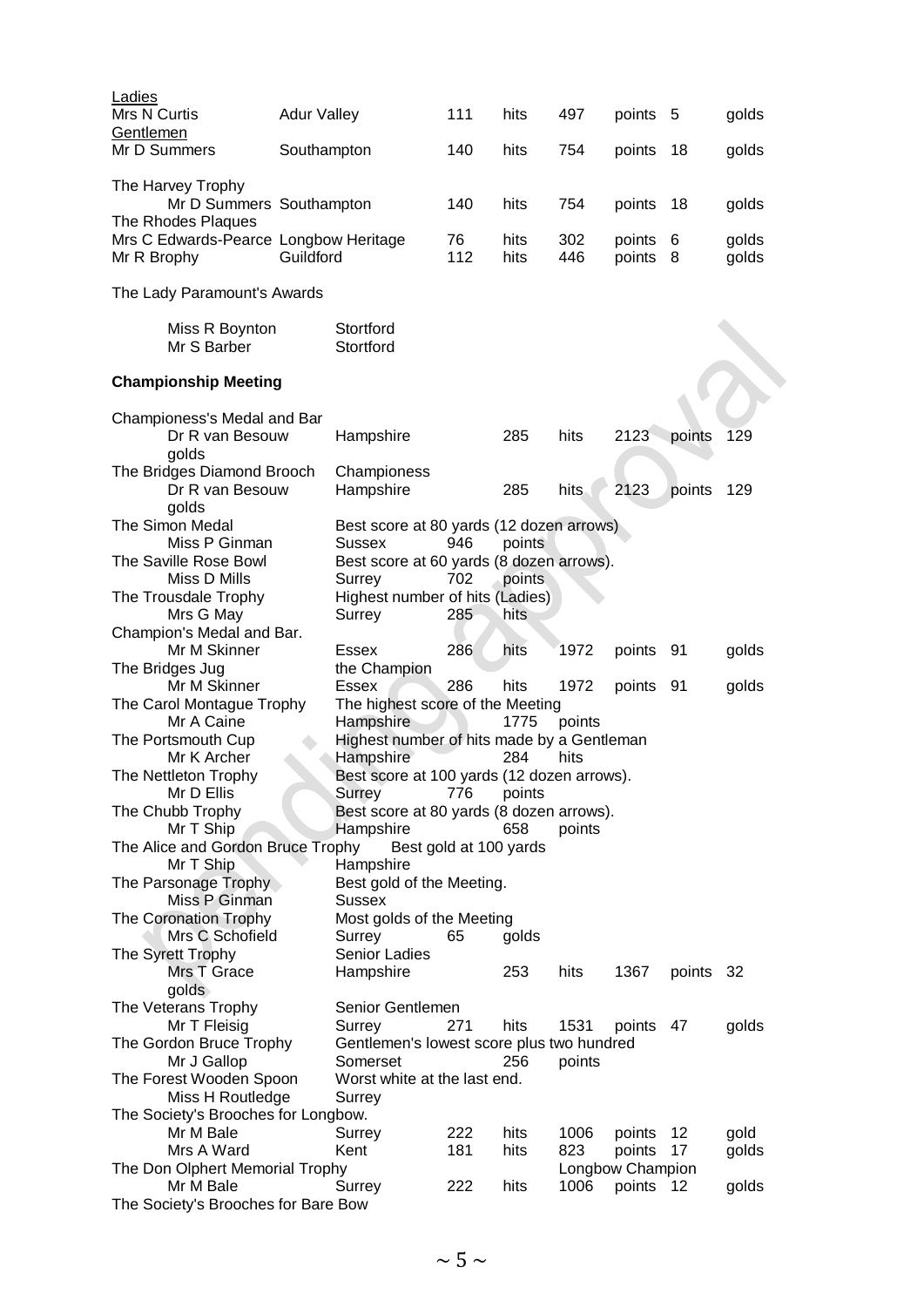| Ladies                                                                                    |      |                                                              |        |                                                         |                 |                                           |            |           |                                                                |
|-------------------------------------------------------------------------------------------|------|--------------------------------------------------------------|--------|---------------------------------------------------------|-----------------|-------------------------------------------|------------|-----------|----------------------------------------------------------------|
| Mrs T Grace                                                                               |      | Hampshire                                                    |        |                                                         | 253             | hits                                      | 1367       | points 37 |                                                                |
| golds                                                                                     |      |                                                              |        |                                                         |                 |                                           |            |           |                                                                |
| Gentlemen                                                                                 |      |                                                              |        |                                                         |                 |                                           |            |           |                                                                |
| Mr N Hayball                                                                              |      | Hampshire                                                    |        |                                                         | 241             | hits                                      | 1239       | points 31 |                                                                |
| The Society's Brooches for Compound Bows.                                                 |      |                                                              |        |                                                         |                 |                                           |            |           |                                                                |
| Mr M Parvess                                                                              |      | Surrey                                                       |        | 288                                                     | hits            | 2458                                      | points 225 |           | golds                                                          |
| Miss R Boynton<br>golds                                                                   |      | Hertfordshire                                                |        |                                                         | 288             | hits                                      | 2354       | points    | 119                                                            |
| The Van Buren Shield                                                                      |      |                                                              |        | Highest score shot by a compound bow.                   |                 |                                           |            |           | Mr M                                                           |
| Parvess                                                                                   |      | Surrey                                                       |        | 288                                                     | hits            | 2458                                      | points 225 |           |                                                                |
| The Potts Cup                                                                             |      |                                                              |        |                                                         |                 |                                           |            |           | Highest score by a regional gentleman shooting a compound bow. |
| Mr M Parvess                                                                              |      | Surrey                                                       |        | 288                                                     | hits            | 2458                                      | points 225 |           | golds                                                          |
| The Philip Shaw Memorial Trophy Best improvement by a gentleman from the end target.      |      |                                                              |        |                                                         |                 |                                           |            |           |                                                                |
| Mr N Walker                                                                               |      | Surrey                                                       |        | 4.10%                                                   |                 |                                           |            |           |                                                                |
| The Pam and Terry White Trophy Compound County Team of three archers to include one lady. |      |                                                              |        |                                                         |                 |                                           |            |           |                                                                |
| Surrey                                                                                    |      | Mr M Parvess, Mr G Morris-Soper and Mrs T Walker             |        |                                                         |                 |                                           |            |           |                                                                |
|                                                                                           |      | 863                                                          | hits   |                                                         | 7122 points 602 |                                           | golds      |           |                                                                |
| The Rhodes Cup                                                                            |      |                                                              |        | Married couple (any bow).                               |                 |                                           |            |           |                                                                |
| Mr N and Mrs T Walker                                                                     |      |                                                              | Surrey |                                                         |                 |                                           | 4128       | points    |                                                                |
| "The Field" Salver and brooches.                                                          |      |                                                              |        |                                                         |                 |                                           |            |           | Ladies County team of four archers.                            |
| Surrey                                                                                    |      | Miss D Mills, Mrs G May, Mrs C Schofield and Miss H Rutledge |        |                                                         |                 |                                           |            |           |                                                                |
|                                                                                           |      |                                                              | 972    | hits                                                    | 5880            | points 210                                |            | golds     |                                                                |
| The Titcomb Salver and brooches.                                                          |      |                                                              |        |                                                         |                 | Gentlemen County Team of four archer      |            |           |                                                                |
| Surrey                                                                                    |      | Mr D Ellis, Mr K Archer, Mr T Fleisig and Mr M Preston       |        |                                                         |                 |                                           |            |           |                                                                |
|                                                                                           | 1086 | hits                                                         | 6238   | points 194                                              |                 | golds                                     |            |           |                                                                |
| The Fisher Ryal-Webb Trophy                                                               |      |                                                              |        |                                                         |                 | Club Team (two ladies, two gentlemen)     |            |           |                                                                |
| <b>Atkins Archers</b>                                                                     |      |                                                              |        | Mrs G May, Miss H Rutledge, Mr T Fleisig and Mr P Hardy |                 |                                           |            |           |                                                                |
|                                                                                           | 770  | hits                                                         | 4132   | points 123                                              |                 | golds                                     |            |           |                                                                |
| <b>Handicap Day</b>                                                                       |      |                                                              |        |                                                         |                 |                                           |            |           |                                                                |
| The Apollo Diana Trophy                                                                   |      |                                                              |        |                                                         |                 | Highest made score by a husband and wife. |            |           |                                                                |
| Mr and Mrs N Walker                                                                       |      |                                                              |        | Surrev                                                  |                 | 1158 points                               |            |           |                                                                |

Mr and Mrs N Walker **Surrey Surrey 1158** points The Apollo Diana Trophies **Highest handicap score by a husband and wife.** Mr and Mrs N Walker Surrey 2968 points

1 Mr S Winfield 1531 points

#### 19.33.04 **19.33.04 Indoor Tournament Organiser**

.see 19.32.01

**19.33.05 Inter-Counties Tournament Organiser**

### **19.33.06 Junior Tournament Organiser & Safeguarding Lead**

**Safeguarding:** There were no incidents to report

#### **Junior Championships – Saturday 31 August - Rayleigh Town AC** UK Record and Rose Award status

This year was the first year for 3 years that this event was not cancelled. There were nineteen targets, so this new approach looks as if we have made progress with the adding of seniors and having this as a Two-Day event. We had nine junior targets.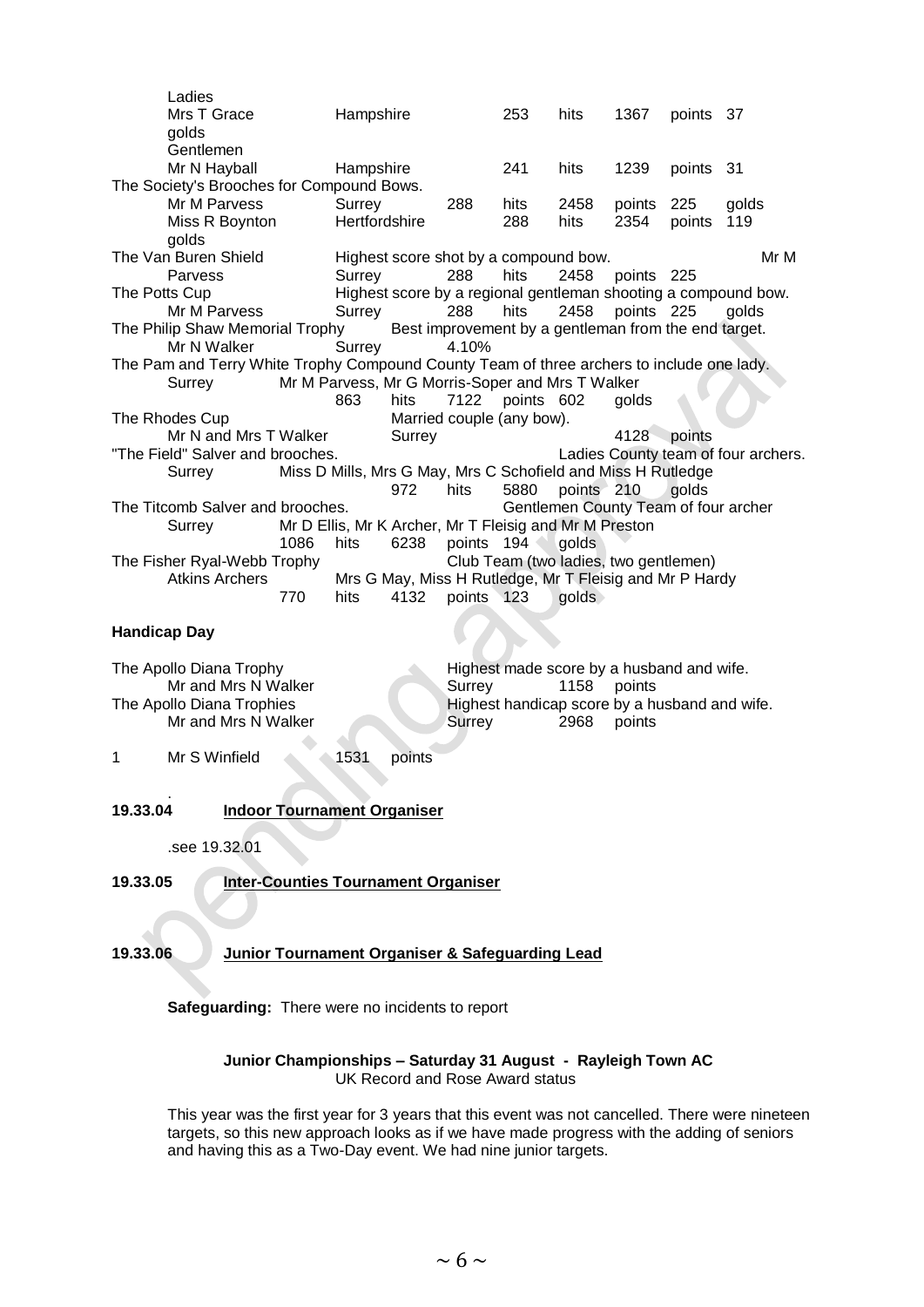Judges: Mr. R Pilkington (Presiding), Mrs M Pearce, Mr P Clark, Mr. Paul Jackson Lady Paramount: Mrs. Marlene Hutchins.<br>Scoring: Ben Bradford

Scoring: Ben Bradford<br>
Weather: Drv. sunny. v

Dry, sunny, very warm, light breeze, broken cloud.

Junior Gent Recurve: Andrew Lock Noak Hill Archers. Junior Lady Recurve: Ella Clampin West Essex Bowmen. Junior Gent Compound: William Knowlson Rayleigh Town. Club Team: Southfields A.C. Henry Yenn, Jannah Khalad, Hayden White, Mikola Radosz County Team: Essex Mia Coodye, Siri Mantravai, Ella Clampin. Andrew Lock

Thanks to Perris Archery who sponsored this event.

Rayleigh Town Archery Club would like to thank all archers for attending and all the Helpers to set the field and the catering. We would also like to thank The Benfleet Air Cadets who provided the field party. The tournament was a great success and hopes to see you again next year.

One National Record, Isabella Bruguier who shot a perfect score 1296 she came back the next day and shot 1294. A new double British record. Six Rose Awards and two Six Gold Ends were claimed; well done to those archers.

Tournament Organiser – Phil Rowberry

#### **12thJunior & 4th Senior WA1440 Tournament - Saturday 20 July 2019 World Record Status - hosted by RayleighTown Archery Club**

Ladies' WA, Cadet Ladies' WA, Gentlemen's WA, Master's WA, Metric Rounds I, II, III, IV, V Judges: Mr A Purser COJ, Mr R Pilkington COJ, Mr R Clarke, Mr T Harris, Mrs D Horn, Lady Paramount: Mrs Marlene Hutchins Scoring: Ben Bradford, Lolly Bann Weather: very Sunny and hot all day; light breeze in afternoon, light southerly wind

| Senior Gent Recurve: Chris Higgins<br>Senior Ladies Recurve: Paula Langton<br>Senior Gents Compound: Jason Pretilove<br>Senior Gent Barebow: Danny Hickman |                                   | Peacock Archers                                                                         |
|------------------------------------------------------------------------------------------------------------------------------------------------------------|-----------------------------------|-----------------------------------------------------------------------------------------|
| Senior Gent Longbow: Eris Mallet<br>Senior Ladies Compound: Emma Winning                                                                                   |                                   | <b>Phoenix Archers</b>                                                                  |
|                                                                                                                                                            |                                   | Gravesend Archers                                                                       |
| Senior Ladies Longbow: Sharon Lawrence                                                                                                                     |                                   | Noak Hill Archers                                                                       |
| Senior Gent Masters Recurve: Brian Lock                                                                                                                    |                                   | Noak Hill Archers                                                                       |
| Senior Ladies Masters Recurve: Wendy King                                                                                                                  |                                   | <b>Mayflower Archers</b>                                                                |
| Senior Lady Compound VI: Carmel Bassett                                                                                                                    |                                   | Rayleigh Town AC                                                                        |
| Cadet Lady Recurve: Grace Tedore                                                                                                                           |                                   | Rayleigh Town AC                                                                        |
| Junior Gent Recurve: Andrew Lock                                                                                                                           |                                   | Noak Hill Archers.                                                                      |
| Junior Lady Recurve: Ella Clampin                                                                                                                          |                                   | West Essex Bowmen                                                                       |
|                                                                                                                                                            |                                   | County Team Essex: Mia Coodye, Siri Mantravai, Ella Clampin. Andrew Lock                |
|                                                                                                                                                            |                                   | Thank to the Judges, all the Essex Archers and the new Field Party from The Essex Army  |
|                                                                                                                                                            |                                   | Cadets A Company Grays, who helped run this event on a very hot day, to Perris Archery, |
| who kindly donated the target faces.                                                                                                                       |                                   |                                                                                         |
|                                                                                                                                                            | Tournament Organiser - Paul West, |                                                                                         |

The accounts for these two tournaments are not yet finalised but will be sent to the Treasurer shortly.

#### **John Willson - Junior Tournament Organiser and Safeguarding Lead**

#### **19.33.07 Junior Liaison Officer**

#### **Dave Leader - Junior Liaison Officer**

**19.33.08 Clout Tournament Organiser** 

#### **Bob Attrill - Tournament Organiser**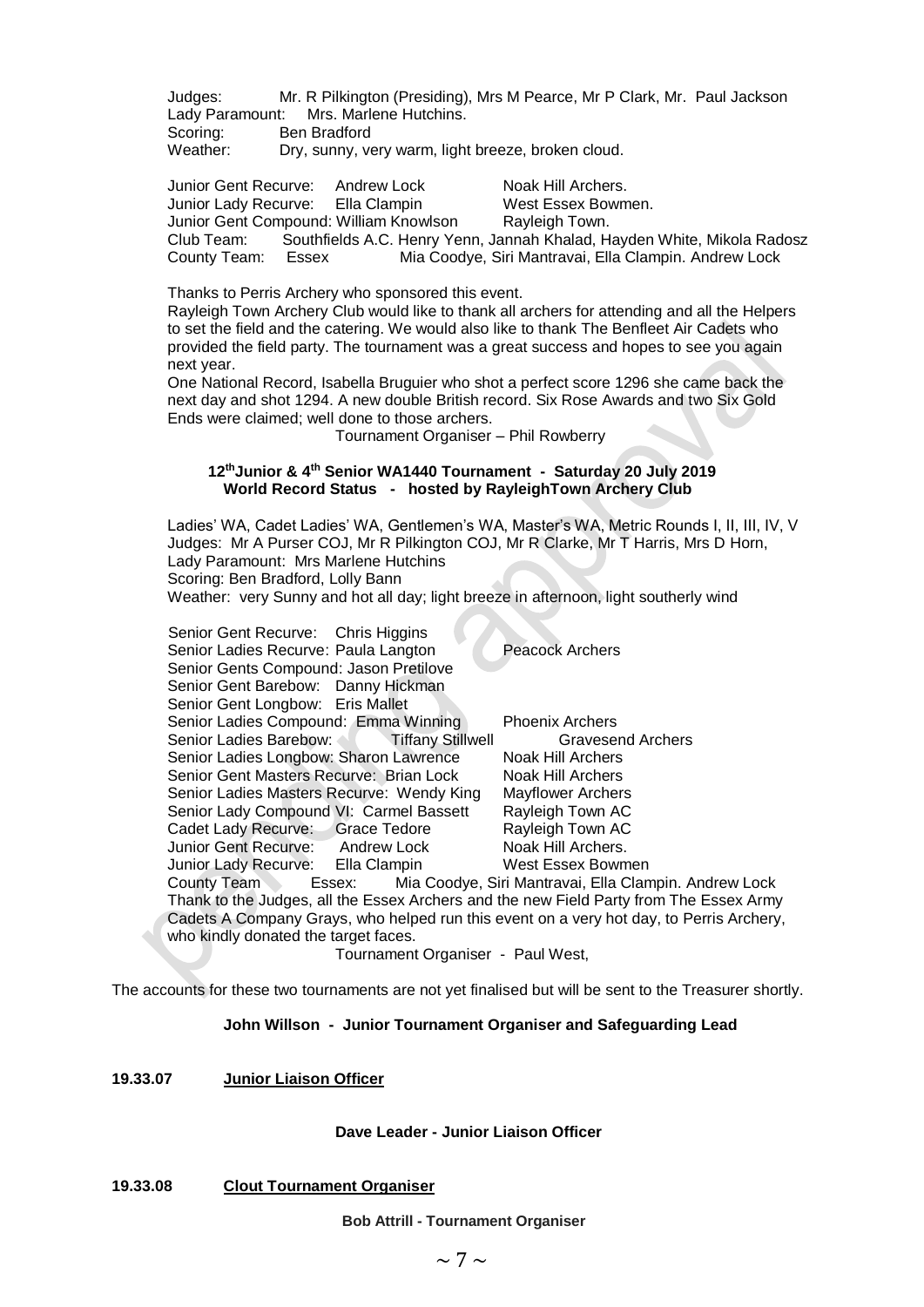#### **19.33.09 Field Tournament Organiser**

Possibilities of Essex or Surrey blistering SCAS Championships on to their county tournament will be investigated.

#### **– Field Tournament Organiser**

#### **19.33.10 Field Liaison Officer**

There is a link on the SCAS website to the new (independent) Field website.

#### **19.33.11 Judges Liaison Officer**

. Since the last Council Meeting we have had some changes to the SCAS Judging list.

Zoe Jones and Mastveer Ghatora from Hampshire and Simon Thomas from Norfolk have resigned from judging for personal reasons and Chris Charlesworth has moved to WMAS for his judging. We have some new Candidates – Melissa Rocha from Jersey and Rachael Hurle from Sussex.

We have been carrying out assessments over the summer. Paul Jackson is now a County Judge and Alex Purser and Georgina Cutts are now Regional Judges. We have also had a Judge move to the area – Gareth Beeby from NCAS has moved to Cambridgeshire, he is a Continental Judge.

At the Archery GB AGM earlier in the year SCAS Judges received several awards Paul Clark won a Bronze plaquette for his work on the Junior Committee Debbie Horn won a Bronze plaquette for her work on the Junior Committee Mark Davis won a Silver plaquette for his many years of dedication to archery in Kent, as well as his roles as an organiser, a coach and as a National Judge Derrick Lovell MBE won a Silver plaquette for his may years service as Archery GB President, his work on World Archery Committees and for his many years of judging nationally and internationally.

At the World Archery Congress in June SCAS Judges were also elected to several important positions

Graham Potts was elected to the Judge Committee Derrick Lovell MBE was elected to the Rules and Constitution Committee Hannah Brown was elected to the Field and 3D Committee and was made the Chairman of the Committee.

As mentioned last time the Judge Uniform is changing slightly as we have had to change supplier. Luckily the National Judge Working Group were able to find new suppliers for most of the items, so the cost of the change has been minimal for Judges. The only change is the tshirt which is now all green, the new t-shirt costs £20 and there is a transition period until 1<sup>st</sup> April 2021. On behalf of all the Judges I would like to thank SCAS for their generosity in giving all Judges in SCAS a free t-shirt, it is much appreciated.

Thinking ahead the Regional Judges will be going through their re-accreditation over the new year period. In October there are also Candidate Seminars and Regional Judge Preparation Seminars at Lilleshall, as well as the written part of the National Judge Assessment. I am sure that all of the SCAS Judges taking part in these will do well.

As always, if anyone has any questions on Judging or the Rules or there is anything else we can assist with, please don't hesitate to ask me, Hannah or Richard.

#### **Katy Lipscomb – Judges Liaison Officer**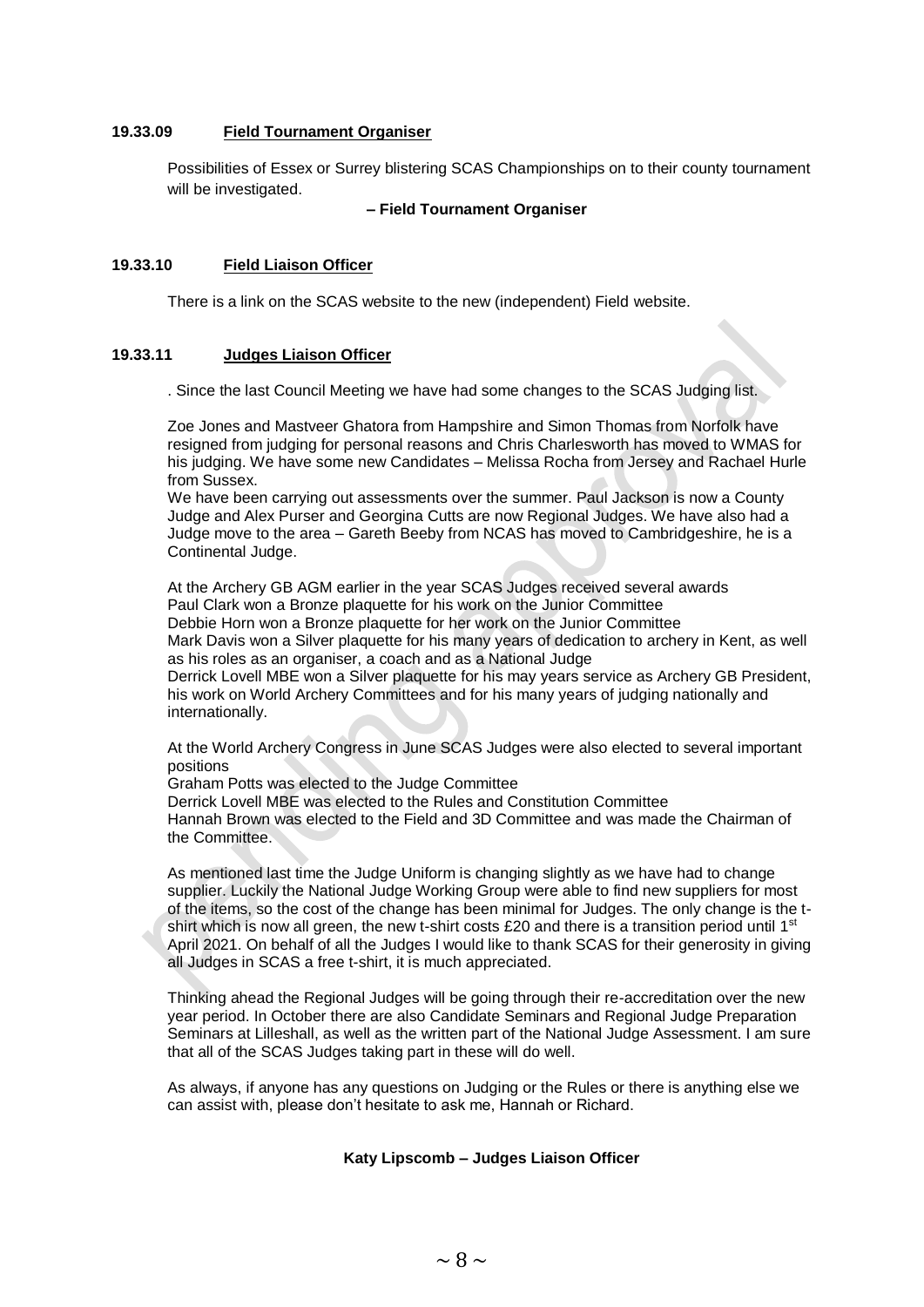#### **19.33.12 Chairman of Coaches**

It has proved impossible to organise a conference again this year, due partly to venue availability and partly to selection and availability of speakers. A conference next year will be one of the topics to be discussed in the coaches' afternoon meeting. TF reported with great regret the recent passing of Helen George.

#### **Tony Ferguson - Regional Coaching Organiser**

#### **19.33.13 Coaching Finance Officer**

No account activity since the last report.

#### **Derek Sizeland - Coaching Finance Officer**

#### **19.33.14 Website**

.

.

Site has been running well without any errors.

However, there are a number of issues: -

- 1. Need more content and for people to send things through details of SCAS Shoots, agendas and meeting details, entry forms and results as well as any other interesting articles.
- 2. Use of @scasarchery.org.uk email addresses there are still some Officers and Officials conducting SCAS business from non-SCAS email addresses. We should help these move over so we have continuity should people change.
- 3. SCAS paying for a load of hosting that is not used. We have three separate hosting packages as well as additional language support which all costs SCAS money – can I ring them up and sort it put so we only have a single contract?

Council agreed that RP should negotiate a single hosting contract.

**Richard Pilkington** - webmaster@scasarchery.org.uk

#### **19.33.15 Disabled Archery Liaison Officer**

. It is with great sadness to say that Robert (Bob) William Smith passed away in June this year (25/02/51 - 03/06/19). Bob was a great advocate for archery, whether it was working with beginners, intermediates or working all the way up to National squad level; he also worked with Help the Heroes and was a big presence at BWAA.

Bob also worked on the disability committee at AGB until the committees were withdrawn. From the day he learned of his illness he started to slow down his activities, but kept very involved and fully informed. As the campaigner he was and for the love for para archery that he had, he was debating the new ranking rules with AGB and the unfairness of closed events being penalised before he passed. RIP Bob.

#### **Gary Bellamy - DLO**

#### **19.33.16 Regional Record Officer**

The Target and Clout records are up to date. There have been 18 Claims since April, which includes ten coming from Reece Gauntlett of Hampshire and four from James Woodgate of Surrey, some being National records too.

A comment was raised at the April Council Meeting that the Rules applying to record Claims should appear on the SCAS Website Records Page. In fact they always have, in full, from the moment the new website was put on line, and also are included in full on the conventional claim forms, however there was a direct menu link from the Home Page to the on-line Claim Form which is much simpler than the conventional form, and does not state the rules, so maybe the person who made the comment had only used this route.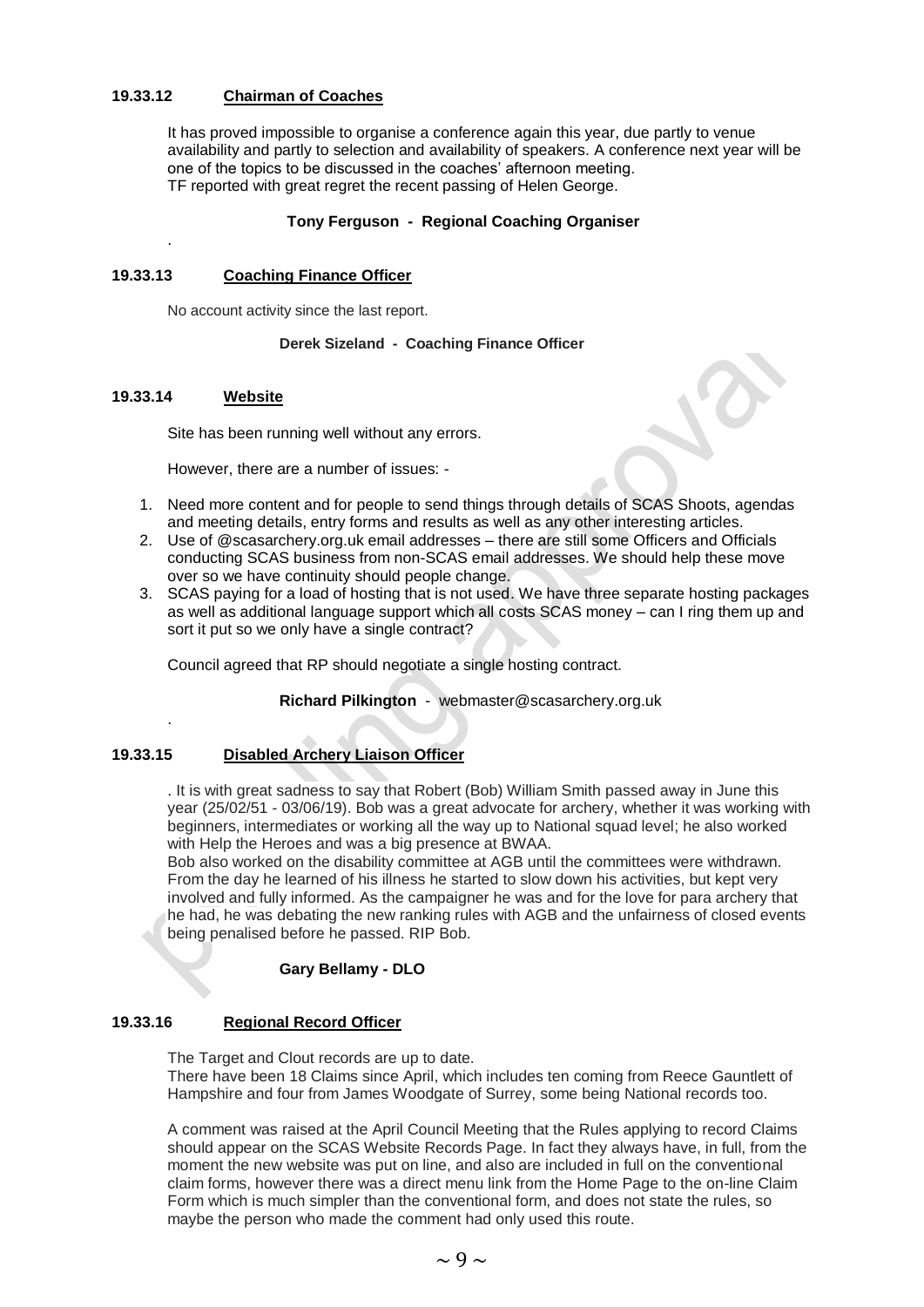The direct menu link has now been removed so everyone wishing to make a claim has to work their way past the text of the rules before deciding which method of claiming they prefer.

#### **Rod Brown – Regional Records Officer**

#### **19.33.17 EAF Representative**

Once again, all EAF committee meetings have been attended. The website is kept up to date and all information can be obtained from there much more quickly than my report to you. However, the news that you should all be aware of is the lack of success in getting archery included in the Commonwealth Games in 2022. World Archery and all the National Federations were joined by GNAS in a combined effort but was, unfortunately, unsuccessful.

#### **Neil Dimmock, Derek Sizeland – EAF Representatives**

#### **19.33.18 AGB Development Officer**

#### **Regional Development Officer Update – 7/9/19**

**Counties -** My first port of call on returning was to finish off meeting all the counties to identify differing needs and similarities across the region. I have met the counties in bold since the last update and pleased to say Surrey have also started a development plan. Both Bucks and Surrey are looking to get the plans in place by Autumn. I would still like to meet with the 3 outstanding counties.

| <b>Counties I have met</b> | <b>Counties I have not</b> | <b>Counties with Development</b> |  |  |
|----------------------------|----------------------------|----------------------------------|--|--|
|                            | met                        | <b>Plans</b>                     |  |  |
| Bucks, Cambridgeshire,     | Oxfordshire, London,       | None                             |  |  |
| Kent, Norfolk, Surrey,     | Hampshire                  | <b>Bucks - DRAFT</b>             |  |  |
| Sussex, Bedfordshire,      |                            | <b>Surrey - DRAFT</b>            |  |  |
| Middlesex, Herts, Essex    |                            |                                  |  |  |
| & Suffolk                  |                            |                                  |  |  |

**Clubs -** Working locally to my base, I emailed all clubs in Kent to offer my services and knowledge for club development purposes, regardless of if those clubs are Ontarget registered or not. Out of 37 clubs emailed, I had 6 responses and 2 meeting requests which are Gravesend Archers and Sevenoaks Archery Club.

After meeting with Essex & Suffolk, we agreed to write a blurb about my job role and pass this around the county. There has been no response from this either.

I have also focussed on working with clubs that have shown interest in becoming Ontarget clubs to complete their application forms and work towards the next phase of their development through Specialisms. Since July this has resulted in 2 new Ontarget clubs sign ups and 3 clubs that are new Specialism Clubs or renewing.

**Funding** – 2 Clubs that I know of have applied for grant money through different providers. Both are looking to upgrade their facilities for their members and provide a sustainable future for the club. **Workshop** – The AGB Sport team are planning a Club Development workshop for the region around February – March 2020. Workshops for the Autumn/Winter include Judge training at Lilleshall, Club Workshops in Gloucestershire & North East. We are interested to hear from clubs that can host workshops and there is an expression of interest for people looking to learn about Ianseo training. **Novice Tournament** – Last update AGB were looking at developing a novice competition offer to introduce new archers to competition with a view to following through into local shoots and tournaments. AGB have now developed a draft and are looking to pilot this in the region. Looking for a club with strong membership and novices coming through to pilot the tournament. **Please get in touch if you have any suggestions.**

**Resources** – Materials and resources have been developed by AGB at my request to ensure that when meeting clubs and committee it's easy to show what development opportunities there are and how a club can go about this. These have been used nationwide and been found to be very welcome from clubs as they can take them back for further discussion.

AGB have introduced Learning Curve which is available to Ontarget Clubs and Judges. I have been doing a lot of work on this resource in which there is a lot of content on Funding and the Ontarget process which is due to go live very shortly.

Visited Lilleshall twice since returning. Attending for a few days of re-introduction and attended the Youth Festival Sunday to Tuesday.